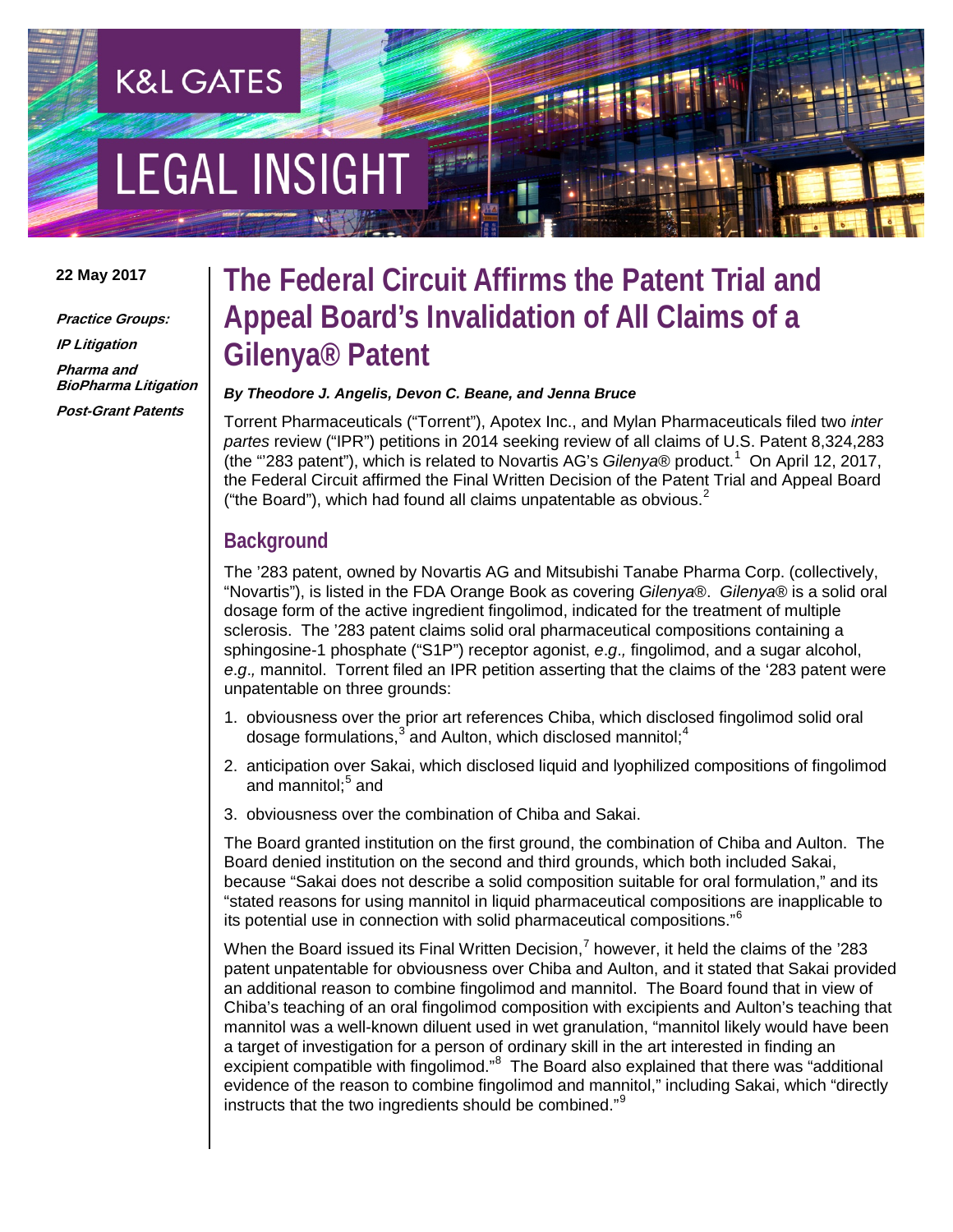# **The Federal Circuit Affirms the Patent Trial and Appeal Board's Invalidation of All Claims of a Gilenya® Patent**

The Board also considered and rejected Novartis's evidence of objective indicia of nonobviousness. Novartis had argued, for example, that the claims were not obvious because the combination of fingolimod and mannitol unexpectedly solved the problem of fingolimod's low dose instability. The Board noted, however, that independent claims 1 and 19 contain no dosage limitation, so the alleged unexpected results evidence was not commensurate with the full scope of the claims. Novartis also argued that its formulation fulfilled a long-felt but unmet need, received industry praise, and enjoyed commercial success. The Board ruled against all of Novartis's arguments.<sup>[10](#page-3-9)</sup>

## **Federal Circuit Decision**

Novartis appealed to the Federal Circuit, challenging aspects of the Board's Final Written Decision. First, Novartis argued that the Board's reliance on Sakai as additional evidence of reason to combine the teachings of Chiba and Aulton was in violation of the Administrative Procedure Act ("APA"). Novartis contended that when the Board denied institution based on combinations including Sakai, the Board excluded Sakai from the case. Novartis noted that the APA requires that an agency "must provide the patent owner with timely notice of the matters of fact and law asserted, and an opportunity to submit facts and argument."<sup>11</sup> Novartis argued that it was not provided sufficient notice under this standard and did not receive sufficient opportunity to distinguish the Sakai reference.

The Federal Circuit rejected Novartis's argument.<sup>12</sup> The Circuit harmonized the Board's decision not institute review based on Sakai with the Board's reliance on Sakai (to support the combination of mannitol and fingolimod) by explaining that Sakai "merely reinforced" the combination that was already suggested by Chiba and Aulton.<sup>13</sup> The Federal Circuit also rejected the argument that Novartis was unfairly surprised because Novartis had ample notice and opportunity to be heard on Sakai's relevance throughout the proceeding. Sakai was addressed at length in the initial petition, preliminary response, patent owner response, expert declarations, and at the hearing.<sup>[14](#page-3-13)</sup> Finally, the Circuit rejected Novartis's argument that Sakai was the missing link in the Board's obviousness analysis, and explained that Sakai was only one of several separate grounds to support a motivation to combine. Sakai was not the "linchpin" of the Board's analysis, as Novartis wrongly contended.<sup>[15](#page-3-14)</sup>

The Federal Circuit also rejected Novartis's arguments relating to objective indicia of nonobviousness. It held that Novartis waived its "low dosage" unexpected results argument because its arguments to the Board focused on stability across the full range of doses, and was not limited in the way Novartis asserted on appeal.<sup>[16](#page-3-15)</sup> Regarding commercial success, the Circuit upheld the Board's decision that *Gilenya*® succeeded because it was a solid, oral treatment for multiple sclerosis. The Board had reasoned, and the Federal Circuit agreed, that any solid, oral dosage form would have succeeded in the marketplace, and the purported novelty of *Gilenya*® as claimed in the '283 patent was the combination of mannitol and fingolimod, not the fact that the drug was offered in a solid, oral dosage form. The fact that *Gilenya*® was "the first to receive FDA approval for commercial marketing does not overcome the fact that" such treatments were known in the art.<sup>[17](#page-3-16)</sup>

# **Looking Forward**

One of Novartis's strategic mistakes in this case was that its motion to exclude evidence was overly broad and did not focus specifically on Sakai. Novartis's motion challenged over fifty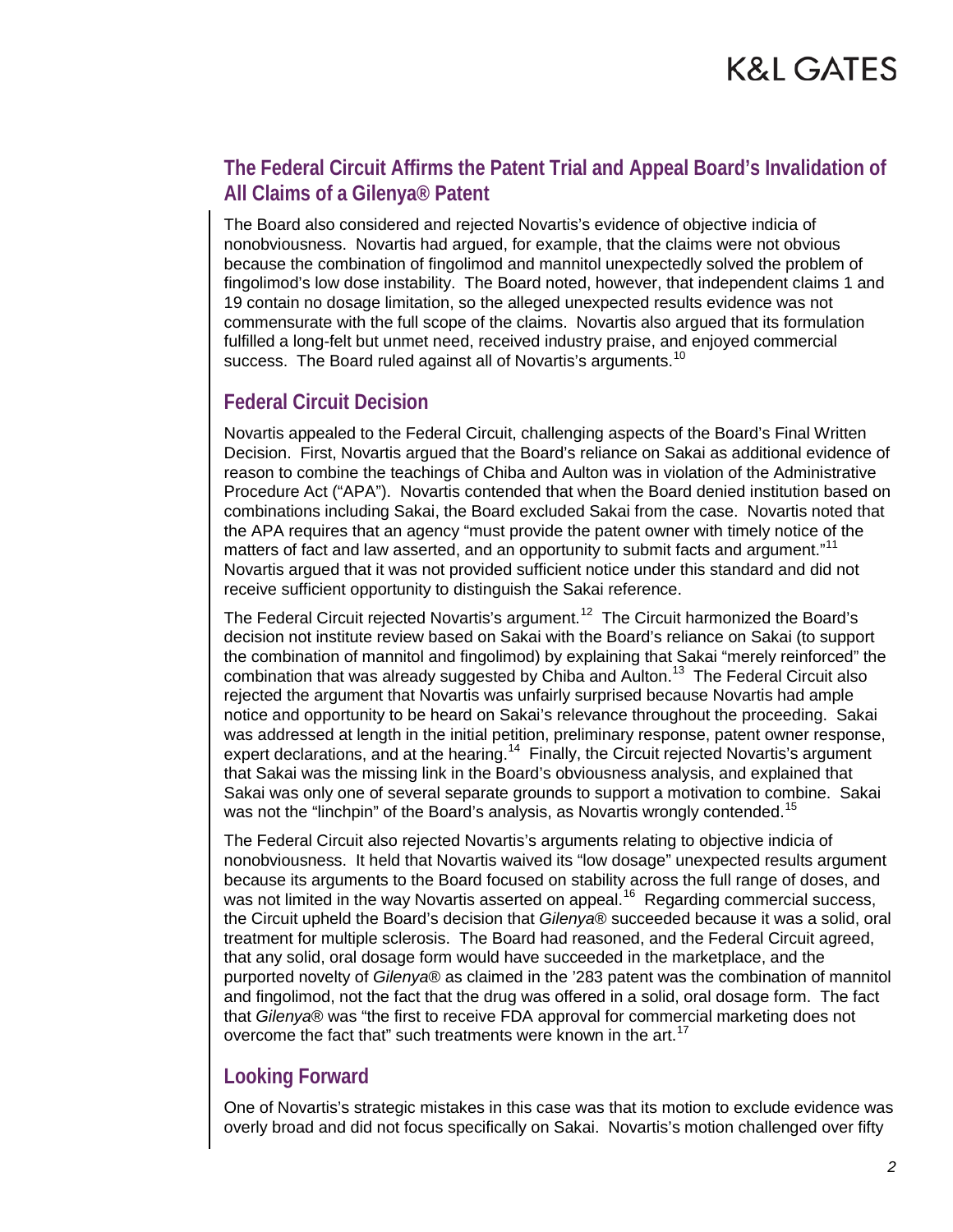# **The Federal Circuit Affirms the Patent Trial and Appeal Board's Invalidation of All Claims of a Gilenya® Patent**

references; and in Novartis's motion, Sakai was "identified by exhibit number only and listed in one long string cite."<sup>18</sup> The Federal Circuit stated, "[t]his superficial treatment amounts to little more than a request that the Board peruse the cited evidence and piece together a coherent argument on Novartis' behalf."<sup>19</sup> Going forward, patent owners will want to focus their motions to exclude on the specific references they believe are unfairly discussed during the IPR and explain with specificity why those references should not be considered.

 <sup>1</sup> Petition for *Inter Partes* Review of U.S. Patent 8,324,283 under 35 U.S.C. §§ 311–319 and <sup>37</sup> C.F.R. § 42, *Torrent Pharm. Ltd. v. Novartis AG*, No. IPR2014-784 (P.T.A.B. May 27, 2014), Paper No. 2; *Apotex, Inc. v. Novartis AG, No*. IPR2015-518 (P.T.A.B. Dec. 31, 2014), Paper No.

<sup>&</sup>lt;sup>2</sup> Novartis AG v. Torrent Pharm. Ltd., 853 F.3d 1316 (Fed. Cir. 2017).

<sup>&</sup>lt;sup>3</sup> Kenii Chiba & Kunitomo Adachi, Compositions And METHODS OF Using Compositions With ACCELERATED LYMPHOCYTE HOMING IMMUNOSUPPRESSIVE PROPERTIES, U.S. Patent 6,004,565 (1999).<br><sup>4</sup> Michael E. Aulton, PHARMACEUTICS: THE SCIENCE OF DOSAGE FORM DESIGN (1988).

<sup>6</sup> Atsushi Sakai & Rumiko Masuda, DRUG COMPOSITION, U.S. Patent 6,277,888 (2001).<br><sup>6</sup> Novartis, 853 F.3d at 1322; Institution of *Inter Partes* Review, *Torrent Pharm. Ltd. v. Novartis AG*, No. IPR2014-784 (P.T.A.B. Dec. 1, 2014), Paper No. 11. Apotex and Mylan subsequently filed a separate petition seeking review of all claims based on Chiba and Aulton and requested joinder with Torrent's petition. Petition for *Inter Partes* Review of U.S. Patent 8,324,283 under 35 U.S.C. §§ 311–319 and 37 C.F.R. § 42, *Apotex, Inc. v. Novartis AG*, No. IPR2015-518 (P.T.A.B. Dec. 31, 2014), Paper No. 1. The Board granted review, and consolidated the petitions on February 17, 2015.

<sup>7</sup> *Torrent Pharm. Ltd. v. Novartis AG*, Nos. IPR2014-784, IPR2015-518, 2015 WL 5719630 (P.T.A.B. Sept. 24, 2015). <sup>8</sup> *Id*. at \*8.

<sup>&</sup>lt;sup>10</sup> *Id.* at \*\*11–14.

<sup>11</sup> *Novartis AG v. Torrent Pharm. Ltd*., 853 F.3d at 1324 (citing 5 U.S.C. §§ 554(b)–(c), 557(c);

<sup>&</sup>lt;sup>12</sup> The Federal Circuit reviewed the Board's decision *de novo* for legal conclusions and for substantial evidence for factual determinations. *Id*. at 1323–24.

<sup>13</sup> *Id*. at 1324–25.

<sup>14</sup> *Id*. at 1325–26.

<sup>15</sup> *Id*. at 1326.

<sup>16</sup> *Id*. at 1330.

<sup>17</sup> *Id*. at 1330–31.

<sup>18</sup> *Id*. at 1326 n.2. <sup>19</sup> *Id*.